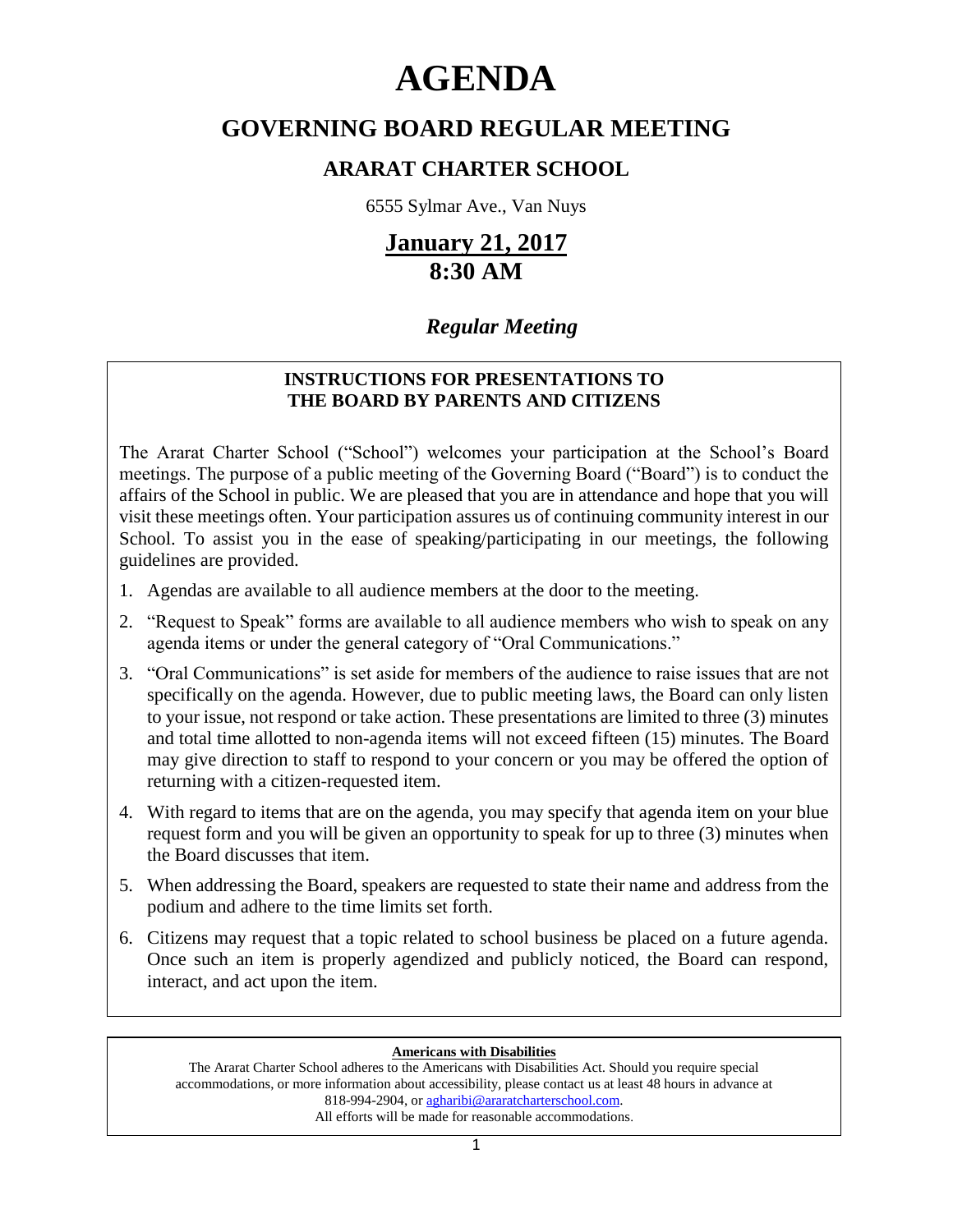#### **A. OPEN SESSION/CALL TO ORDER:**

Meeting was called to order by Board Chairperson, Shakeh Avakian at \_\_\_\_ am.

#### **B. ROLL CALL**



#### **C. APPROVAL OF MINUTES OF BOARD MEETING OF DECEMBER 17, 2017**

Moved by: Seconded by: Vote: Vote:

#### **II. COMMUNICATIONS**

#### **A. ORAL COMMUNICATIONS:**

*Non-agenda items: no individual presentation shall be for more than three (3) minutes and the total time for this purpose shall not exceed fifteen (15) minutes. Ordinarily, Board members will not respond to presentations and no action can be taken. However, the Board may give direction to staff following a presentation.*

#### **B. FOR INFORMATION: CHAIRPERSON'S REPORT**. (Attachment)

- **1. Update on Facilities**
- **2. Update on Diversity**
- **3. Update on Form 700**
- **4. Review of Prospective board members**
- **5. Update on Principal Evaluation meeting**

#### **C. FOR INFORMATION: PRINCIPAL'S REPORT.** (Attachment)

*This is a presentation of information that has occurred since the previous Board meeting. (Per attached report)*

- **1. Update on School Calendar of Events**
- **2. Update on Enrollment**
- **3. Update on the Purchasing of Facilities**
- **4. Update on LAUSD Oversight Visit**

#### **D. FOR INFORMATION: FINANCIAL REPORT**

*This is an update from what has transpired since the last board meeting.*

**1. Budget to Date Update from Edtec**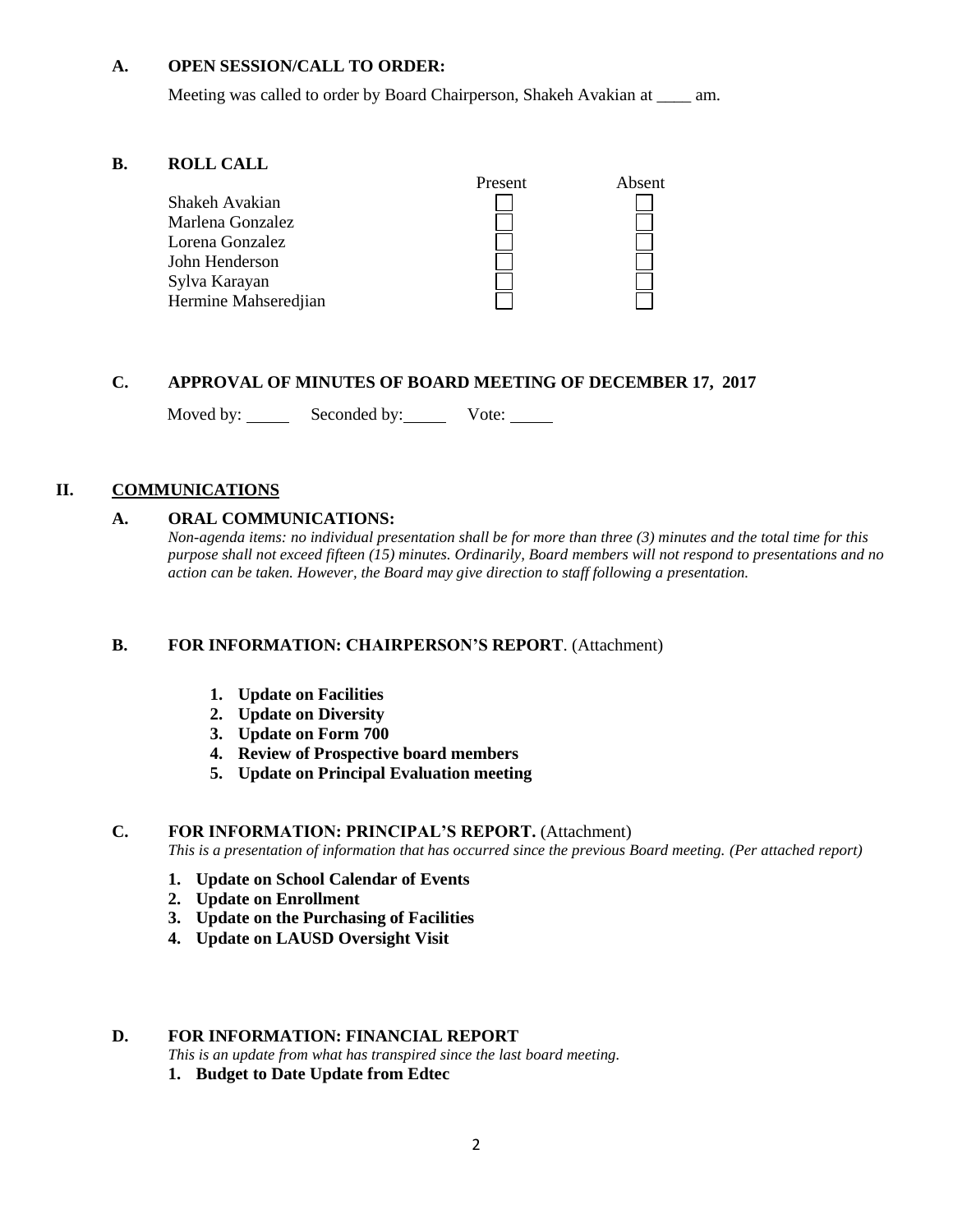#### **III. CONSENT AGENDA ITEMS**

*All matters listed under the consent agenda are considered by the Board to be routine and will be approved/enacted by the Board in one motion in the form listed below. Unless specifically requested by a Board member for further discussion or removed from the agenda, there will be no discussion of these items prior to the Board votes on them. The Principal recommends approval of all consent agenda items.*

#### **IV. ACTION ITEMS**

#### **A. Approval is requested for LAUSD SELPA application for option 3 for the 2017-2018 school year Recommend approval**

 Motion by: Seconded by: Vote:

#### **B. Approval is requested for annual submission of our SARC (School Accountability Report Card) Recommend approval**

 Motion by: Seconded by: Vote:

#### **V. INFORMATION ITEMS**/**POSSIBLE ACTION:**

- **A. Update for Special Education 2017-2018**
- **B. Board Members to Rotate as Board Chair**
- **C. New Board Member Selection**
- **D. Association Update**

#### **VI. CLOSED SESSION**

*Adjourned to Closed Session at\_\_\_\_\_\_\_\_\_\_\_\_ to consider and/or take action upon any of the following items:*

**Public Employee Employment (G.C. 54957)**

Title:

- **Certificated Personnel Update**
- **Classified Updates**
- **Update on Certificated/Management**

#### **Conference with Legal Counsel:**

Possible litigation pursuant to (2) or (3) of subdivision (d) of section 5495956.9: one case

#### **VII. PUBLIC SESSION – REPORT OUT OF CLOSED SESSION**

The Governing Board will report out any action taken in closed session, if any.

The meeting was reconvened to open session at \_\_\_\_\_\_.